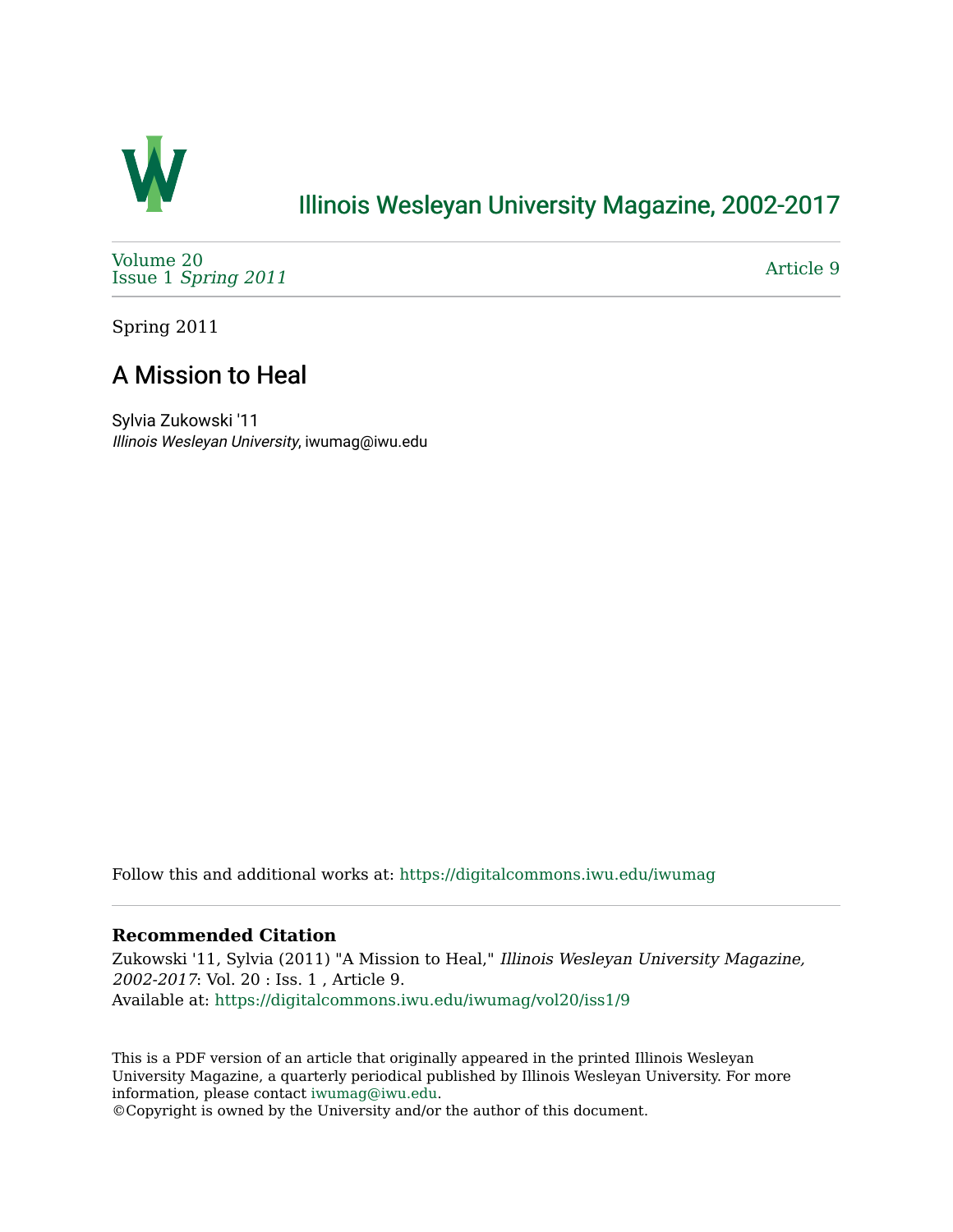# **A Mission to Heal**

### **A nursing alumna's desire to help children with heart disease knows no boundaries.**

#### **By SYLVIA ZUKOWSKI '11**

When an opportunity arose in the summer of 2010 to travel to northern Iraq and train health professionals at a local hospital, Molly King '03, an alumna of Illinois Wesleyan School of Nursing, jumped at the chance.

In June 2010 Molly traveled to northern Iraq as part of a team of pediatric cardiac specialists through the not-for-profit organizations For Heart and Souls (FHAS) and Samaritan's Purse.



**Molly King (above) has traveled to Iraq and Mongolia to share her nursing knowledge. (Photo by Ryan Smith)**

In Sulaymaniyah, Iraq, she spent 10 weeks helping to train nurses specializing in post-operative nursing management of congenital heart disease repairs at the Sulaymaniyah Center for Heart Diseases. During her time there, Molly focused on developing a curriculum addressing the postoperative care needs of cardiac patients and implementing it through bedside teaching and lectures. At first, this proved to be a difficult task.

"Of course language was a barrier," says Molly. "A lot of the medical staff understood some English, but many did not, which is quite interesting considering that nursing education is done in English because there is no technical or scientific vocabulary in the Kurdish language."

In addition to the language barrier, Molly found that asking questions was viewed as challenging authority and, therefore, culturally inappropriate. "I

probably had the hardest time with this because within the context of pediatric heart surgery, I could not respect that tradition when patients, especially children, were being harmed. Also, I was raised believing that question-asking is fundamental to understanding." Ultimately, Molly overcame these challenges by gaining the respect of the hospital staff through her persistence in teaching.

Molly first traveled with FHAS in 2007 when she worked with pediatric cardiac patients in Mongolia. She returns there every September for two weeks. "One of the weeks is a surgical week, and the other is a searching week, where we go out into the Mongolian wilderness looking for kids with congenital heart disease. The two weeks are vastly different but equally wonderful."

According to Molly, the most rewarding part of these trips is giving children suffering from congenital heart disease "a chance at a full and productive life."